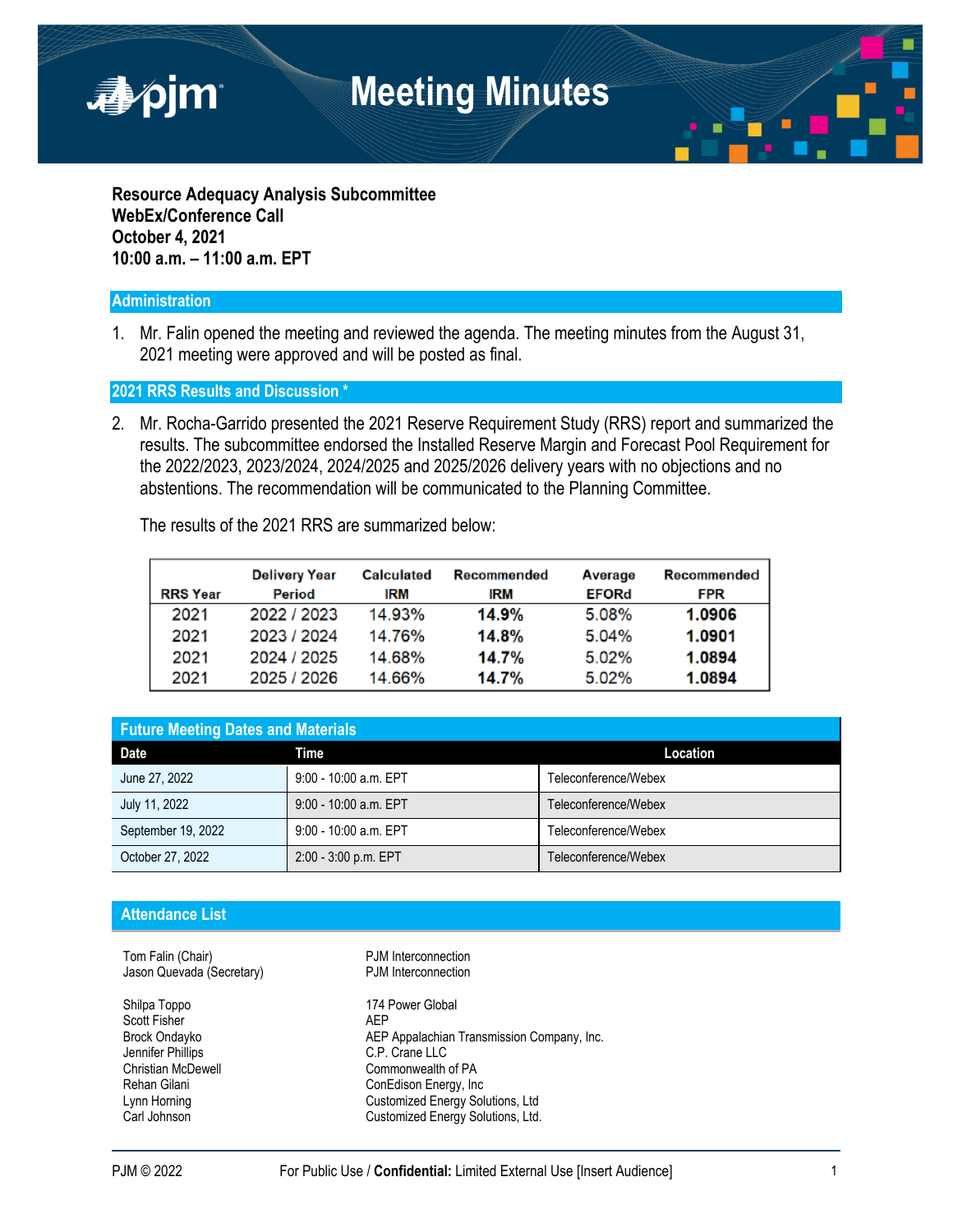

# **Meeting Minutes**

Rick Drom<br>Brad Gorman State Seaman Brad Gorman<br>First Fnergy Solu Rory Sweeney **GT Power Group** Tom Hyzinski GT Power Group Tomas J Rodriguez **OPSI** Andrew Levitt **PJM** Interconnection Gary Helm **Cary Helm PJM** Interconnection Hamid Kazerooni **PJM** Interconnection Jack Keegan **PJM Interconnection**<br>
Jere Downs **PJM** Interconnection John Reynolds **PJM** Interconnection Joshua Bruno PJM Interconnection Molly Mooney<br>
PJM Interconnection<br>
PJM Interconnection<br>
PJM Interconnection Patricio Rocha-Garrido<br>Patrick Bruno Patrick Bruno **PJM Interconnection**<br> **PJM Interconnection**<br>
PJM Interconnection **Zhenyu Fan State State State Connection**<br>
Public Service Electric<br>
Public Service Electri Henry Chao **Chao** Quanta Technology Michael Yoder **RTO Insider**<br> **Michael Yoder RTO Insider Consumer State**<br> **RTA** Talen Energy Kenneth Foladare **Tangiblog Contract Contract Contract Contract Contract Contract Contract Contract Contract Contract Contract Contract Contract Contract Contract Contract Contract Contract Contract Contract Contract Contr** 

Guy Filomena<br>
Jonathan Sasser<br>
Customized Energy Solutions, Ltd.<br>
Customized Energy Solutions, Ltd. Jonathan Sasser **Customized Energy Solutions, Ltd.\***<br>
Rick Drom First Energy Solutions, Corp Jim Benchek **First Energy Solutions, Corp** Lou D'Alessandris **First Energy Solutions, Corp** David Hastings Market Interconnection LLC David Mabry **McNees Wallace & Nurick LLC** George Kogut **New York Power Authority**<br>
Yohannes Mariam **New York People's Cour**<br>
Office of the People's Cour Yohannes Mariam **Victor Council**<br>Adrien Ford Company of Council Adrien Flectric Coopera Old Dominion Electric Cooperative Regan Fink Pine Gate Mid-Atlantic, LLC<br>
Rajat Pungaliya Pine Gate Renewables Rajat Pungaliya **Pine Gate Renewables**<br>
Andrew Gledhill **Andrew Constructs**<br>
P.IM Interconnection PJM Interconnection PJM Interconnection Gary Greiner **Cary Company**<br>
Heather Svenson **Public Service Electric & Gas Company**<br>
Public Service Electric & Gas Company Public Service Electric & Gas Company Mahila Christopher **Public Utilities Commission of Ohio** (The) Talen Energy Marketing, LLC Brad Swalwell **Tangent Energy Solutions**, Inc. Mike Jacobs<br>
Thomas Hoatson<br>
West Deptford Fnergy II C Thomas Hoatson **Matube 19 Thomas Hoatson**<br>
James F. Wilson **Matube 20 Thomas Wilson Energy Economics** Wilson Energy Economics